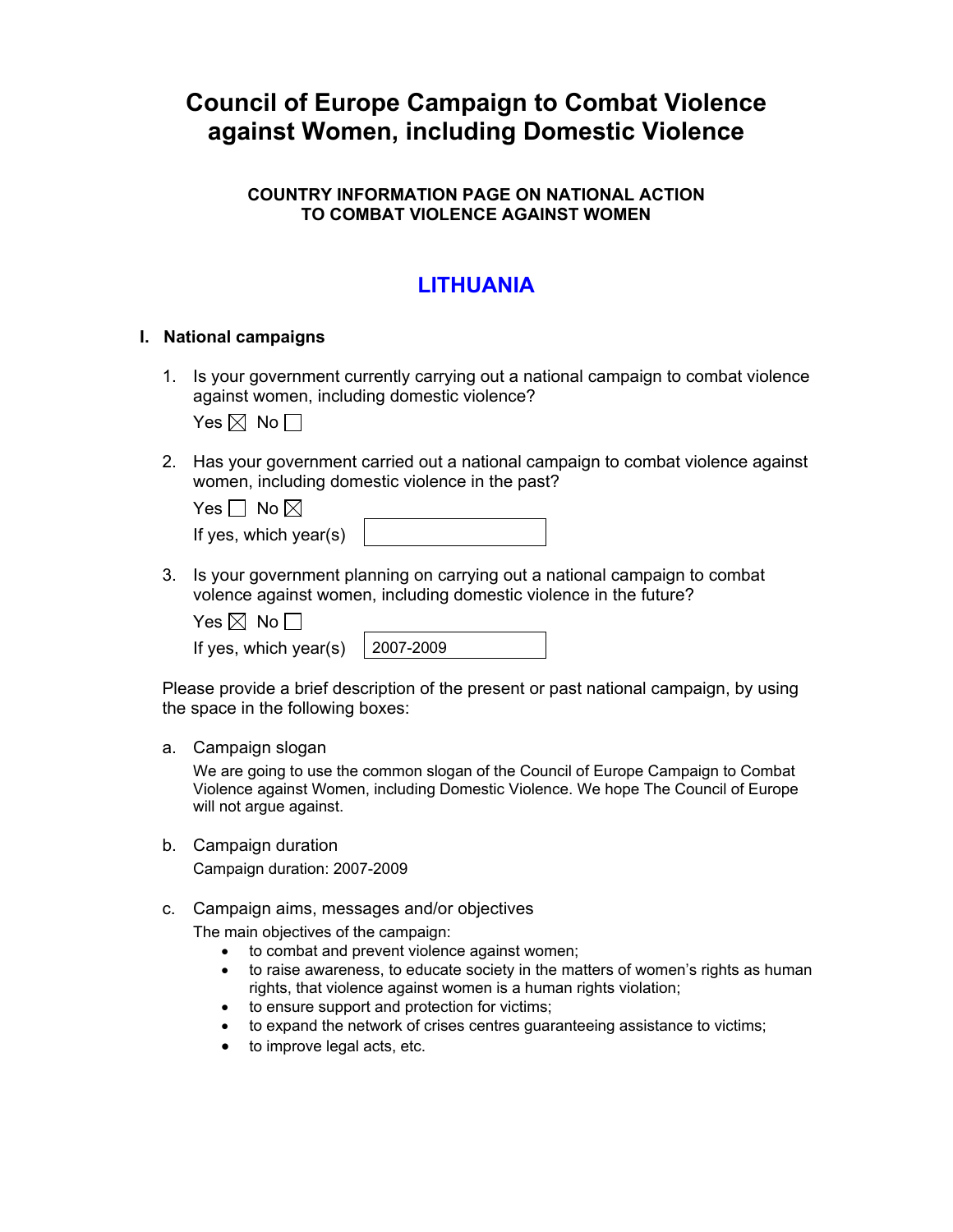d. Expected or achieved results

Expected results of the campaign:

- legal base will be analysed and recommendations how to improve legal acts will be prepared;
- the network of crises centres will be expanded ensuring support for victims of violence and work with perpetrators;
- complex support needed by victims of violence will be guaranteed;
- collection of statistics and analysis in this field will be improved;
- intolerance of violence against women will be stimulated.
- e. Campaign website address

### **II. National Plan of Action**

1. Has your government adopted a national plan of action to combat violence against women, including domestic violence?

|  | If yes, which yea |  |
|--|-------------------|--|
|  |                   |  |

ar 122 December 2006

2. Is your government currently implementing a national plan of action to combat violence against women, including domestic violence?

| Yes $\boxtimes$ No [ |  |  |
|----------------------|--|--|
|----------------------|--|--|

3. Has your government implemented a national plan of action to combat violence against women, including domestic violence in the past?

Yes  $\Box$  No  $\Box$ 

If yes, which year(s)  $\vert$  The Government of the Republic of Lithuania adopted the National Programme on Equal Opportunities for Women and Men 2003-2004 (later: 2005-2009). Violence against women - one of the largest part of the programme, including improvement of legislation, development of women's shelters system, support to victims of violence.

4. Is your government planning on implementing a national plan of action to combat violence against women, including domestic violence in the future?

| Yes $\boxtimes$ No $\Box$               |  |
|-----------------------------------------|--|
| If yes, which year(s) $\vert$ 2007-2019 |  |

| r(s) | $ 2007 - 2015$ |
|------|----------------|
|      |                |

Please provide a brief description of the national plan of action, by using the space in the following boxes:

a. Aims, activities and expected or achieved results of the national plan of action On 22 December 2006, the Government of the Republic of Lithuania adopted the National strategy to combat violence against women in the family and the strategy implementation plan for 2007-2009.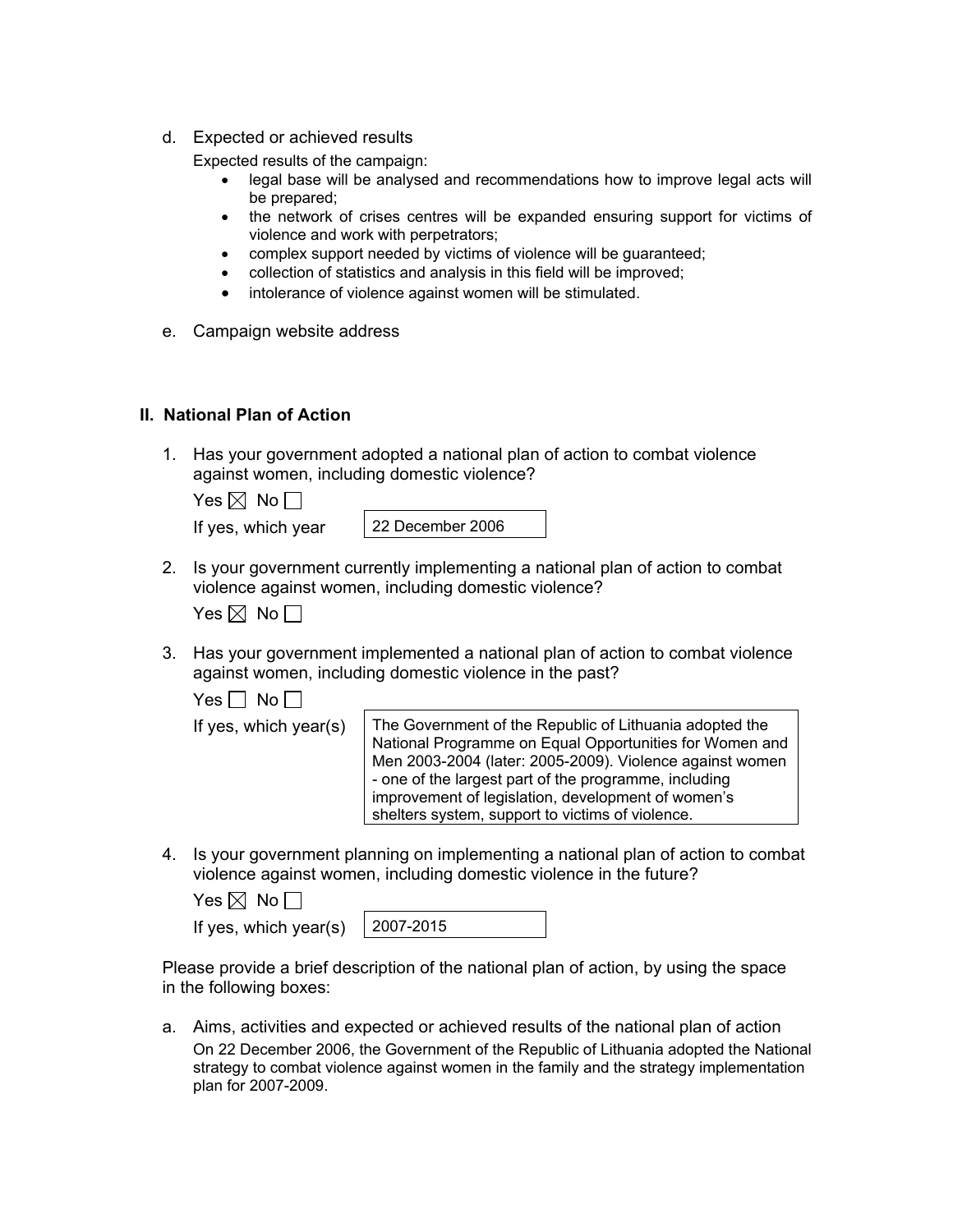Main directions of the Strategy are as follows:

- improvement of legislation;
- integrated support to victims of violence;
- development of women's shelters system;
- effective prevention;
- work with the person engaged committing acts of violence.

The Strategy covers a lot of activities to be carried out in 2007-2015, including improvement of legislation, especially related to, legal provisions on separation of the perpetrators from the family, development of women's shelters system, complex support to victims of violence, trainings for police officers, medical, social workers, pedagogues, other important activities are foreseen in this document.

Expected results of implementation of measures provided in the Strategy:

- legal base will be analysed and recommendations how to improve legal acts will be prepared. Draft amendments and supplements of legal acts or drafts of new legal acts will be developed on the basis of the aforementioned recommendations;
- the network of crises centres will be expanded ensuring support for victims of violence and work with perpetrators;
- complex support needed by victims of violence will be guaranteed;
- collection of statistics and analysis in this field will be improved;
- intolerance of violence against women will be stimulated.
- b. Duration of the national plan of action

The National strategy to combat violence against women in the family will be implemented till 2015. The strategy implementation plans will be prepared every three years.

c. National Plan of Action website address [http://www3.lrs.lt/pls/inter3/dokpaieska.showdoc\\_l?p\\_id=289640&p\\_query=&p\\_tr2=](http://www3.lrs.lt/pls/inter3/dokpaieska.showdoc_l?p_id=289640&p_query=&p_tr2=)

#### **III. National Task Force/inter-agency working group to combat violence against women, including domestic violence**

a. Has your government set up a national Task Force or inter-agency working group to combat violence against women, including domestic violence?

Yes  $\boxtimes$  No  $\Box$ 

b. If yes, please provide a brief description of this body, including its composition, mandate, duration and expected results

The Inter-Ministerial Commission on Equal Opportunities for Women and Men carries the responsibility for coordination of implementation of the Strategy and for reporting to the Government of the Republic of Lithuania on the implementation of the Strategy's measures.

Inter-Ministerial Commission on Equal Opportunities for Women and Men consists of representatives of all ministries and one department, NGO's. This body is a primarily structure for gender mainstreaming. The Commission co-ordinates implementation of gender equality programmes and other gender-related measures. It submits proposals, recommendations concerning gender equality to the Government. The Commission works in close cooperation with other components of gender equality machinery: Equal Opportunities Ombudsmen, Advisor to the Prime Minister.